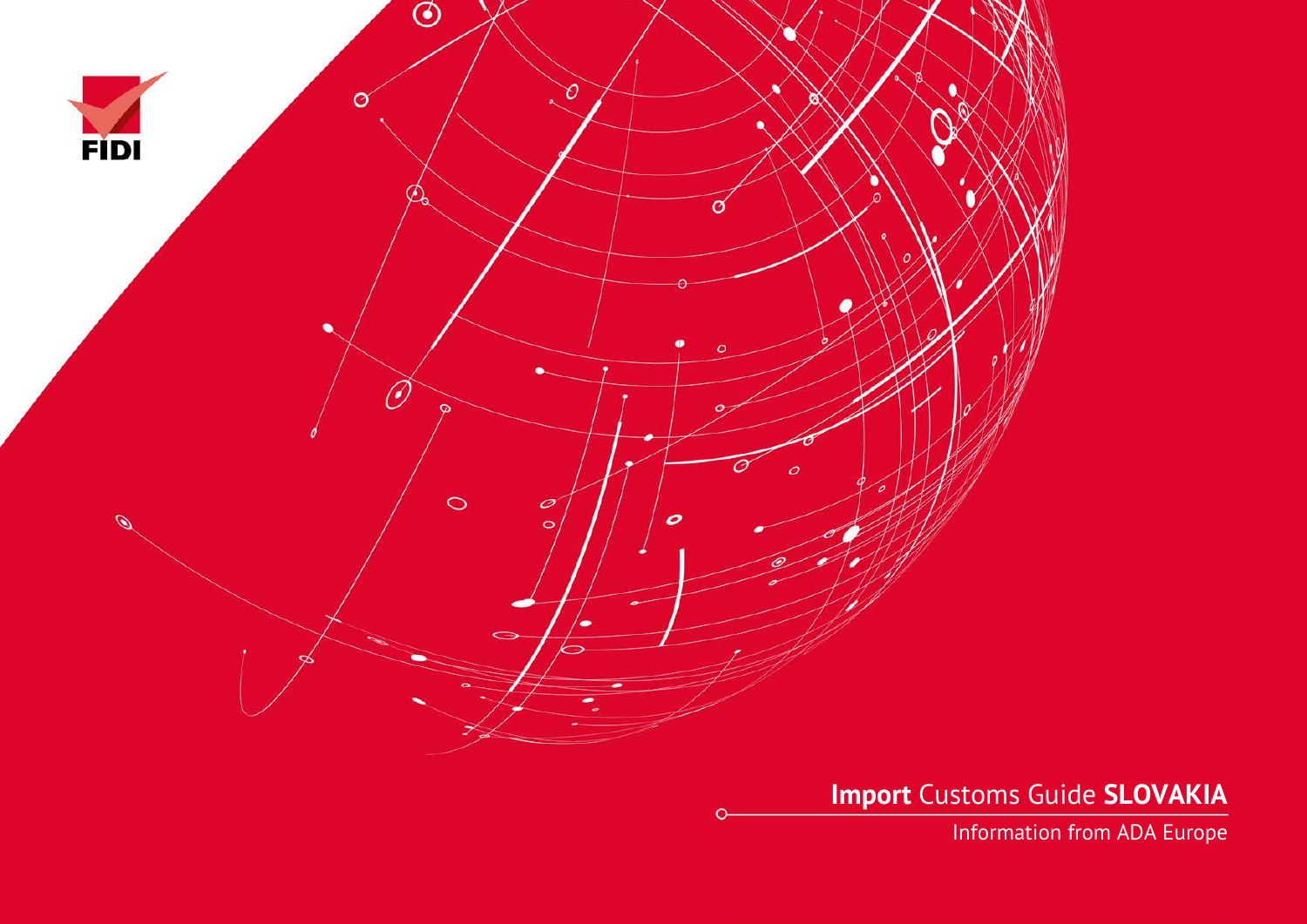## **Customs guide** SLOVAKIA

## **The global quality standard for international moving.**

The FAIM label is your global assurance for a smooth, safe and comprehensive relocation process.

 $\mathbf{I}$ 



 $\overline{\phantom{a}}$ 



| <b>GOODS</b>                        | <b>DOCUMENTS REQUIRED</b>                                                                                                                                                                                                                                                                                                                                                                                                                                                                                                                                                                                                                                                                                                                                                                                                                                                                                                                                              | <b>CUSTOMS PRESCRIPTIONS</b>                                                                                                                                                                                                                                                                                                                                                                                                                                                                                                                                                                                                                                                                                                                                                                                                                                                                     | <b>REMARKS</b>               |
|-------------------------------------|------------------------------------------------------------------------------------------------------------------------------------------------------------------------------------------------------------------------------------------------------------------------------------------------------------------------------------------------------------------------------------------------------------------------------------------------------------------------------------------------------------------------------------------------------------------------------------------------------------------------------------------------------------------------------------------------------------------------------------------------------------------------------------------------------------------------------------------------------------------------------------------------------------------------------------------------------------------------|--------------------------------------------------------------------------------------------------------------------------------------------------------------------------------------------------------------------------------------------------------------------------------------------------------------------------------------------------------------------------------------------------------------------------------------------------------------------------------------------------------------------------------------------------------------------------------------------------------------------------------------------------------------------------------------------------------------------------------------------------------------------------------------------------------------------------------------------------------------------------------------------------|------------------------------|
| Removal goods - Foreign EU Citizens | Clear passport copy.<br>×.<br>Clear copy of Slovak residence permit card.<br>٠<br>Copy of rental contract.<br>٠<br>Original of Power of Attorney, filled and<br>signed by shipper (not printed scans!)<br>Original, filled and signed declarations.<br>Original confirmation from employer in<br>Slovakia - confirming work position, length<br>of stay in Slovakia (must be original<br>document, signed and stamped).<br>Inventory/ packing list with serial numbers<br>of all electric items - mandatory.<br>Confirmation that the shipper has spent the<br>last 12 months abroad (rental contract,<br>confirmation from employer abroad).<br>Confirmation that the shipper ended his/her<br>stay in the country from where shipment is<br>coming (example: end of residence permit<br>card, end of visas, end of rental contract,<br>end of medical insurance - the more the<br>better).<br>Value of the shipment.<br>Exact delivery address / access information. | Household goods and personal effects may<br>be imported duty and tax free if the<br>following conditions are met:<br>• The goods must have been used for a<br>minimum of 6 months.<br>• The goods may not be sold and may only<br>be used for shipper's own purposes<br>during the period stated by the Customs<br>office.<br>The shipper must have lived abroad for<br>more than 12 months before prior to<br>entry into Slovakia.<br>• Household goods and personal effects<br>must be imported within 6 months after<br>shipper's arrival date.<br>• Alcohol:<br>■ Not exceeding 22% volume: 1 litre<br>■ Exceeding 22% volume or denatured<br>ethyl alcohol 80% volume and higher: 1<br>litre<br>Beer: 14 litres<br>Wine: 3 litres<br>• From all alcohols are being paid duties<br>and taxes in amount of $30-40$ % +20%<br>VAT of the value + volume, % of alcohol,<br>name of the alcohol. | • No food into the shipment. |

 $\blacksquare$ 

All rights reserved. This publication may not be reproduced in any form without the permission of the FIDI Global Alliance. The FIDI Global Alliance cannot take responsibility for the contents

of this publication. It is recommended to verify this information with a FIDI Affiliate prior to shipping. This document is produced based on the information supplied at the mentioned date.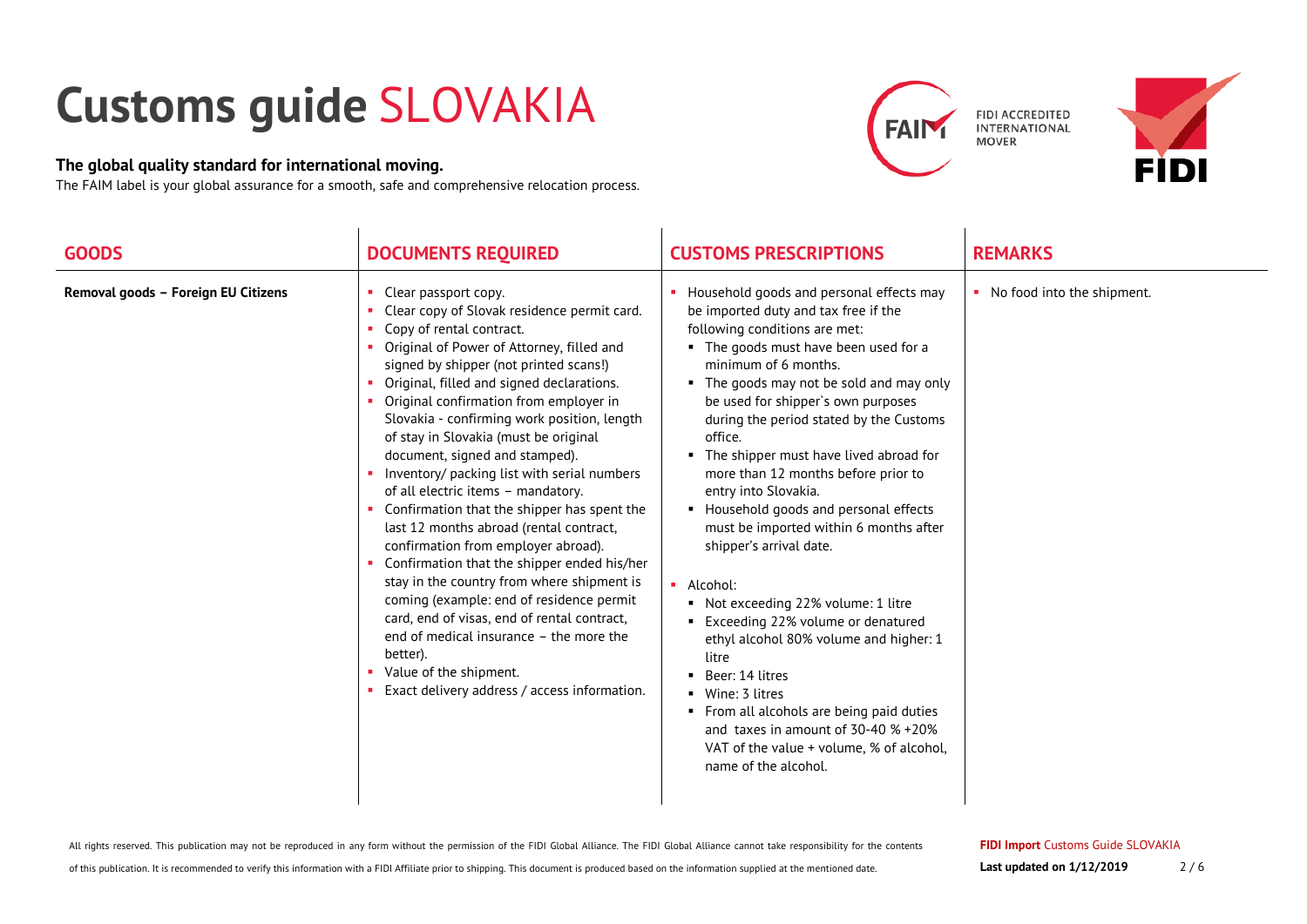| <b>GOODS</b>                              | <b>DOCUMENTS REQUIRED</b>                                                                                                                                                                                                                                                                                                                                                                                                                                                                                                                                                                                                                                                                                                                                                                                                                                                                                                                                   | <b>CUSTOMS PRESCRIPTIONS</b> | <b>REMARKS</b>   |
|-------------------------------------------|-------------------------------------------------------------------------------------------------------------------------------------------------------------------------------------------------------------------------------------------------------------------------------------------------------------------------------------------------------------------------------------------------------------------------------------------------------------------------------------------------------------------------------------------------------------------------------------------------------------------------------------------------------------------------------------------------------------------------------------------------------------------------------------------------------------------------------------------------------------------------------------------------------------------------------------------------------------|------------------------------|------------------|
| Removal goods - Returning Slovak Citizens | • Clear passport copy.<br>• Clear copy of Slovak ID card "Občiansky<br>preukaz".<br>• Original of Power of Attorney, filled and<br>signed by shipper, must be confirmed by<br>Slovak Notary office.<br>• Original, filled and signed declarations.<br>• Confirmation that the shipper has spent the<br>last 12 months abroad (rental contract,<br>confirmation from employer abroad).<br>• Inventory/ packing list with serial numbers<br>of all electric items - mandatory.<br>• Confirmation that the shipper has spent the<br>last 12 months in country from which is<br>coming to Slovakia (rental contract,<br>confirmation from employer abroad).<br>• Confirmation that the shipper ended his/her<br>stay in the country from where shipment is<br>coming (example: end of residence permit<br>card, end of visas, end of rental contract,<br>end of medical insurance).<br>• Value of the shipment.<br>Exact delivery address / access information. | • Same as above.             | • Same as above. |
| Removal goods - Non EU Citizens           | • Clear copy of the passport.<br>• Copy of the temporary residence permit<br>card.<br>• Housing contract in Slovak language.<br>• Confirmation of the employment in Slovakia<br>(in original and on the letterhead paper of<br>the company, includes the full name of the<br>shipper, passport number and for how long<br>will the employment last with stamp and<br>signature from the company).<br>ID card or healthy insurance card or driving<br>licence showing the address from where the<br>client is originally coming.<br>Packing list with serial numbers of                                                                                                                                                                                                                                                                                                                                                                                      | • Same as above.             | • Same as above. |

All rights reserved. This publication may not be reproduced in any form without the permission of the FIDI Global Alliance. The FIDI Global Alliance cannot take responsibility for the contents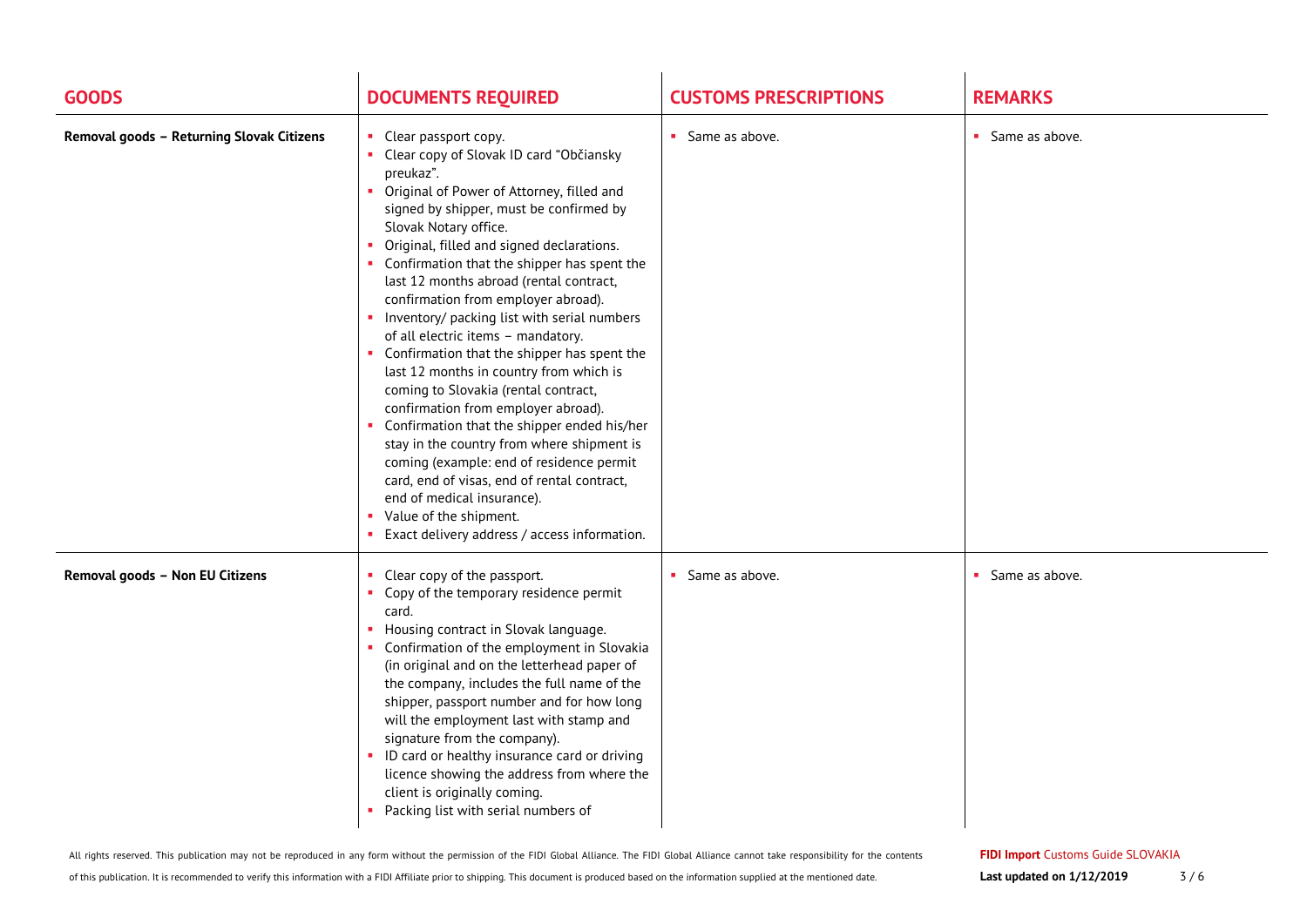| <b>GOODS</b>                                           | <b>DOCUMENTS REQUIRED</b>                                                                                                                                                                                                                                                                                                                                                                                                                                                                                                                                                                                                                                                         | <b>CUSTOMS PRESCRIPTIONS</b>                                                                                                                                                       | <b>REMARKS</b>             |
|--------------------------------------------------------|-----------------------------------------------------------------------------------------------------------------------------------------------------------------------------------------------------------------------------------------------------------------------------------------------------------------------------------------------------------------------------------------------------------------------------------------------------------------------------------------------------------------------------------------------------------------------------------------------------------------------------------------------------------------------------------|------------------------------------------------------------------------------------------------------------------------------------------------------------------------------------|----------------------------|
|                                                        | electronics - mandatory!<br>Original of filled and signed declarations.<br>Original of power of attorney for customs<br>clearance.                                                                                                                                                                                                                                                                                                                                                                                                                                                                                                                                                |                                                                                                                                                                                    |                            |
| Diplomat Removal - Foreign Diplomat                    | Clear copy of diplomatic passport.<br>Clear copy of diplomatic ID card (issued by<br>Ministry of Foreign Affairs in Slovakia).<br>Bordereau in original<br>• Original of Power of Attorney, filled and<br>signed by shipper, confirmed by relevant<br>department - Ministry of Foreign Affairs,<br>Embassy.<br>Original, filled and signed declarations.<br>• Original confirmation from employer<br>(Embassy, Ministry, Consulate, confirming<br>stay in Slovakia - must be original<br>document, stamped).<br>• Inventory/ packing list with serial numbers<br>of all electric items - mandatory.<br>Value of the shipment.<br>×.<br>Exact delivery address/access information. | · Alcohol:<br>Not exceeding 22% volume: 1 litre<br>■ Exceeding 22% volume or denatured<br>ethyl alcohol 80% volume and higher:<br>1 litre<br>• Beer: 14 litres<br>• Wine: 3 litres | • No food in the shipment. |
| Diplomat Removal - Slovak Returning<br><b>Diplomat</b> | Clear copy of diplomatic passport.<br>Clear copy of diplomatic ID card.<br>Bordereau (original) if issued<br>• Confirmation from Ministry of Foreign Affairs<br>for his mission abroad (original required).<br>Original filled and signed declarations.<br>• Original of Power of Attorney, filled and<br>signed by shipper, confirmed by relevant<br>department - embassy/Ministry of Foreign<br>Affairs.<br>• Inventory with serial numbers of all electric<br>items - mandatory.<br>• Value of the shipment.                                                                                                                                                                   | • Same as above.                                                                                                                                                                   | • Same as above.           |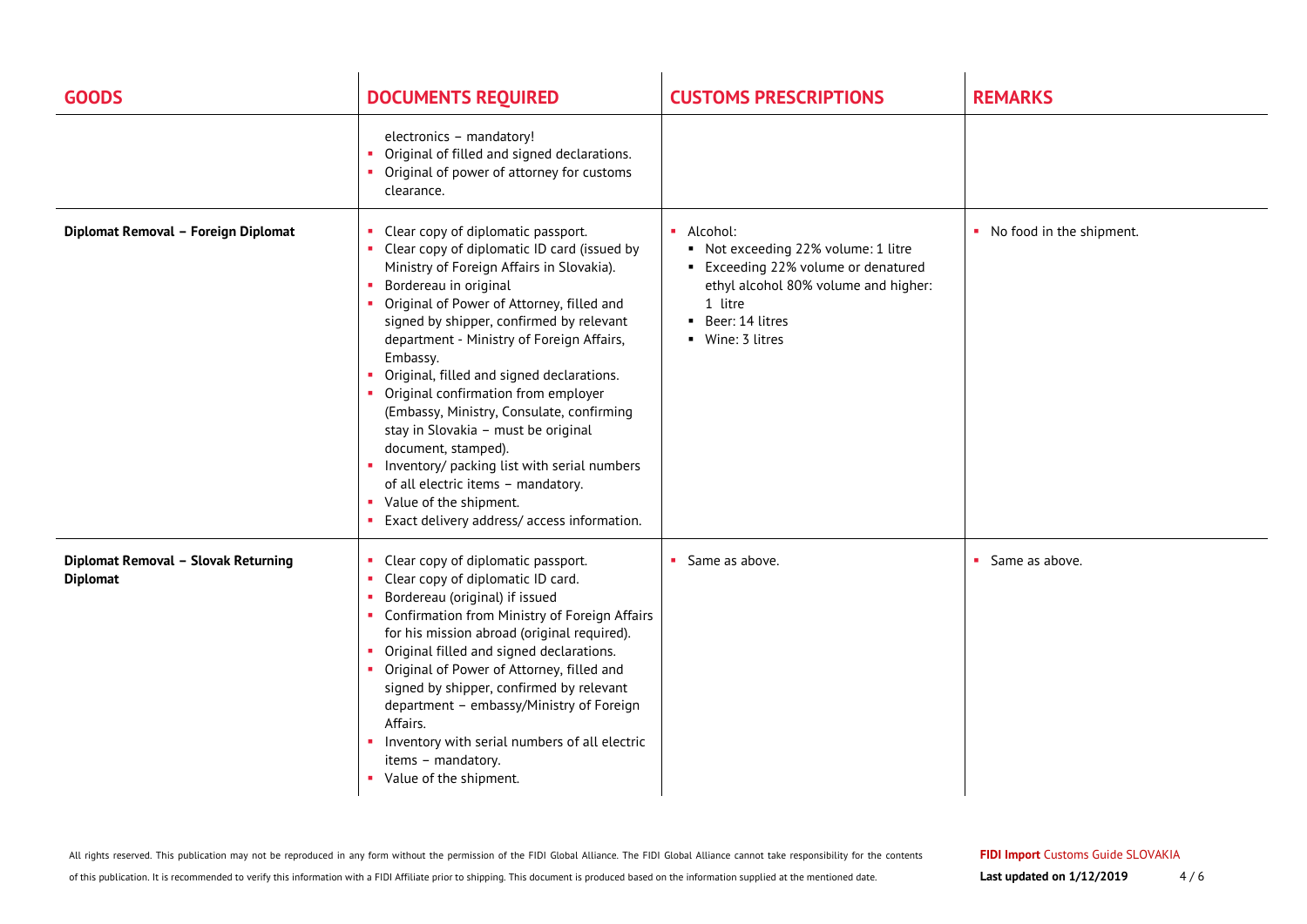| <b>GOODS</b>          | <b>DOCUMENTS REQUIRED</b>                                                                                                                                           | <b>CUSTOMS PRESCRIPTIONS</b>                                                                                                                                                                                                                                                                                                                                                                                                                                                                                                                                                                | <b>REMARKS</b> |
|-----------------------|---------------------------------------------------------------------------------------------------------------------------------------------------------------------|---------------------------------------------------------------------------------------------------------------------------------------------------------------------------------------------------------------------------------------------------------------------------------------------------------------------------------------------------------------------------------------------------------------------------------------------------------------------------------------------------------------------------------------------------------------------------------------------|----------------|
| Dangerous items       |                                                                                                                                                                     | Explosives (grenades, ammunition,<br>fireworks, toy caps).<br>Flammable goods (matches, firelighters,<br>certain batteries, soldering iron).<br>Radioactive materials (radioactive medicine).<br>Flammable gas (gas cylinders, lighter fuel,<br>aerosols).<br>Oxidising substances (bleach, chlorine,<br>peroxide).<br>Corrosives instruments containing mercury,<br>acids (thermometer, laptop battery).<br>Flammable liquids (paints, fuel, thinners).<br>Poison (poisons, pesticides).<br>Miscellaneous dangerous goods (dry ice,<br>magnetic objects, diving lamps, ink<br>cartridges). |                |
| <b>Motor vehicles</b> | License/Certificates and Titles of the car.<br>Value of the car / Purchase invoice of the<br>car.<br>All mentioned documents above as per<br>nationality of client. | To be imported taxes/duties free, car must<br>be older than 6 months.<br>All available information about the car<br>requested: engine, kWh, fuel, tires mark,<br>number of tires, etc                                                                                                                                                                                                                                                                                                                                                                                                       |                |